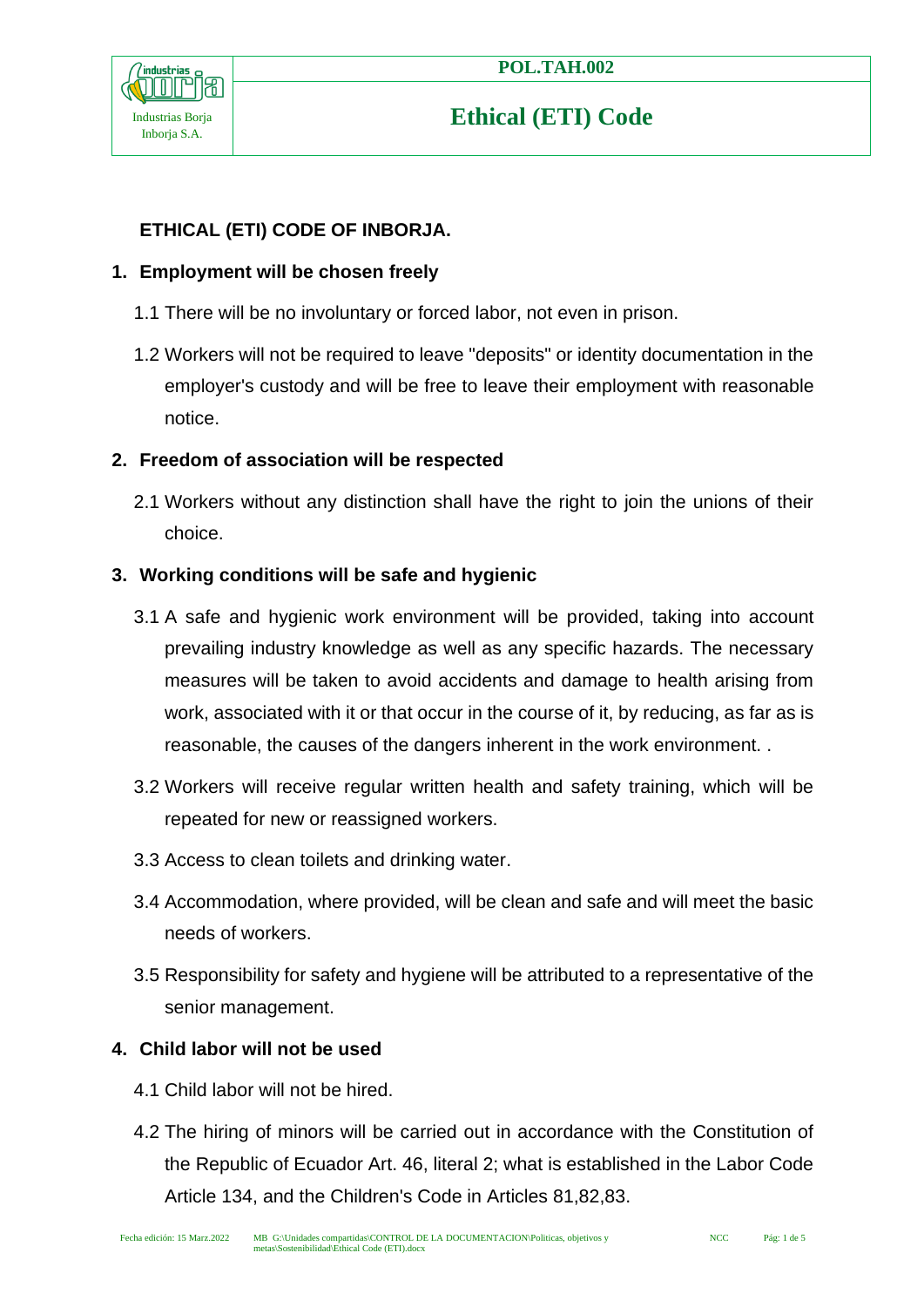

4.3 These policies and procedures will comply with the provisions of the corresponding OIT regulations and the Labor Code.

### **5. A living wage will be paid**

- 5.1 Wages must comply, at a minimum, with national legal regulations, which set wages.
- 5.2 All workers shall be provided with written and understandable information on their working conditions in relation to wages before accepting employment and on the details of their wages during the pay period in question, each time they receive their wages.
- 5.3 Deductions from salary as a disciplinary measure will not be allowed nor will any deduction not provided for by national legislation be made without the express consent of the worker in question. All disciplinary actions must be recorded.

#### **6. Work hours will not be excessive**

- 6.1 Overtime will be voluntary and will be carried out in a responsible manner, taking into account the following aspects: the scope, frequency and hours worked by each individual worker and the workforce as a whole. They should not take the place of regular employment. Overtime will always be compensated according to the Labor Code.
- 6.2 The total number of hours worked in any seven-day period shall not exceed 60 hours, except in the event of one of the situations indicated in point 6.5. following.
- 6.3 Working hours may exceed 60 hours in any seven day period in exceptional circumstances where all of the following apply:
	- 6.3.1 National legislation allows it;
	- 6.3.2 When permitted by an agreement with the employee that has been freely negotiated
	- 6.3.3 When appropriate measures are taken to safeguard the health and safety of workers; and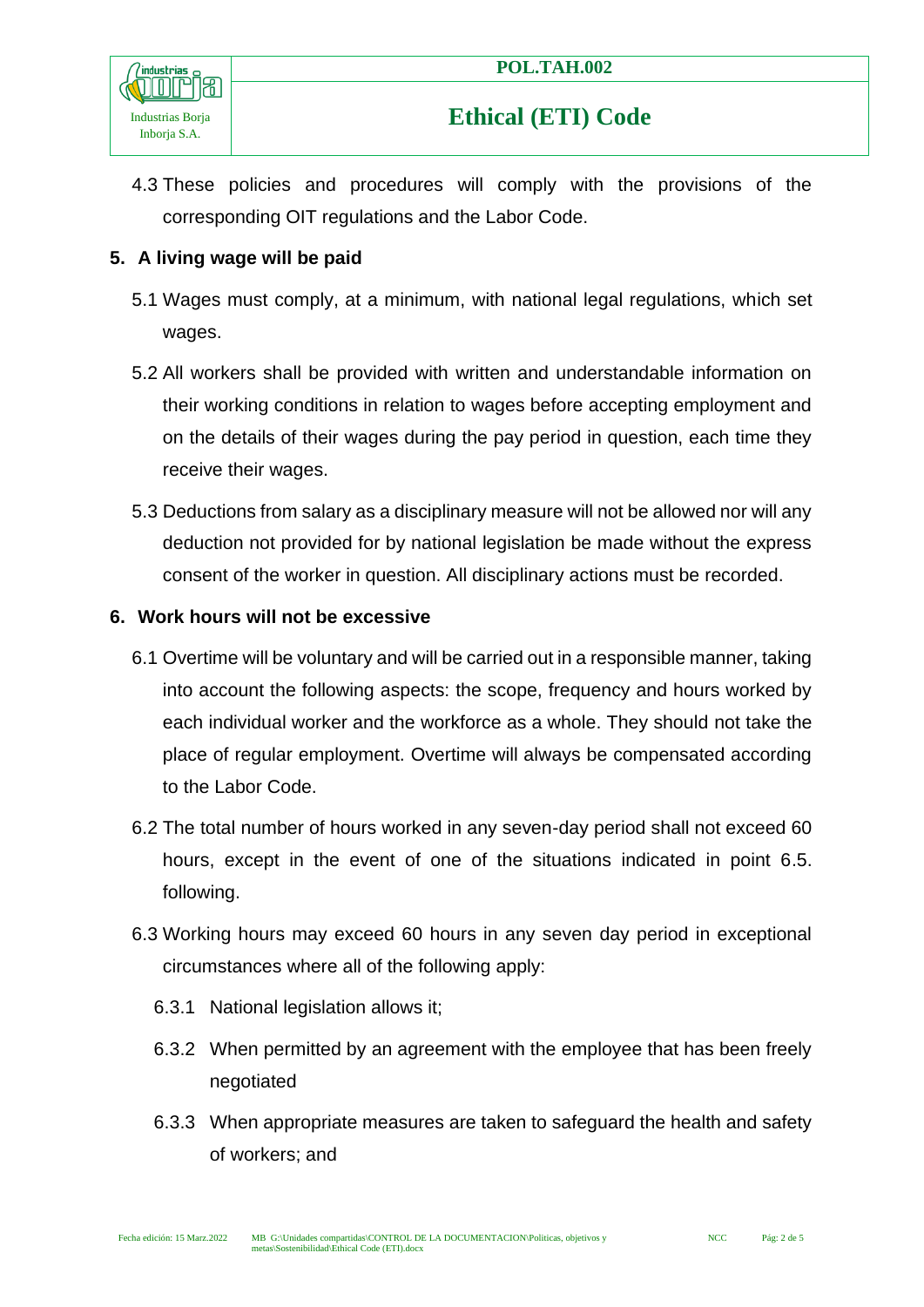

- 6.3.4 When the employer can demonstrate that there are exceptional circumstances, such as unexpected production peaks, accidents or emergencies.
- 6.4 Workers shall have at least one day off in every seven-day period or, where permitted by national law, two days off in every 14-day period.

#### **7. There will be no discrimination**

7.1 There will be no discrimination in hiring, compensation, training, promotion, termination or retirement on the basis of race, caste, national origin, religion, age, disability, gender, marital status, sexual orientation, or political or union affiliation.

#### **8. A regular job will be provided**

- 8.1 In all respects, work performed shall be based on recognized employment relationships established through national law and practice.
- 8.2 Obligations towards employees in accordance with labor legislation and regulations or the social security system, arising from conventional labor relations, will not be avoided through the use of labor-only contracts, subcontracts or domestic work contracts, nor through internship programs in which there is no intention to provide the worker with skills or to provide him with a regular job, nor will these obligations be avoided.

#### **9. Harsh or inhumane treatment will not be allowed.**

9.1 Physical abuse or punishment, the threat of physical abuse or sexual or other harassment, as well as verbal abuse or other forms of intimidation are prohibited.

#### **10.Respect for the environment.**

10.1 We have an Environmental License which is audited annually to ensure its correct use and thus protect the environment.

### **11.Prevention of Money Laundering and trafficking of scheduled substances subject to control.**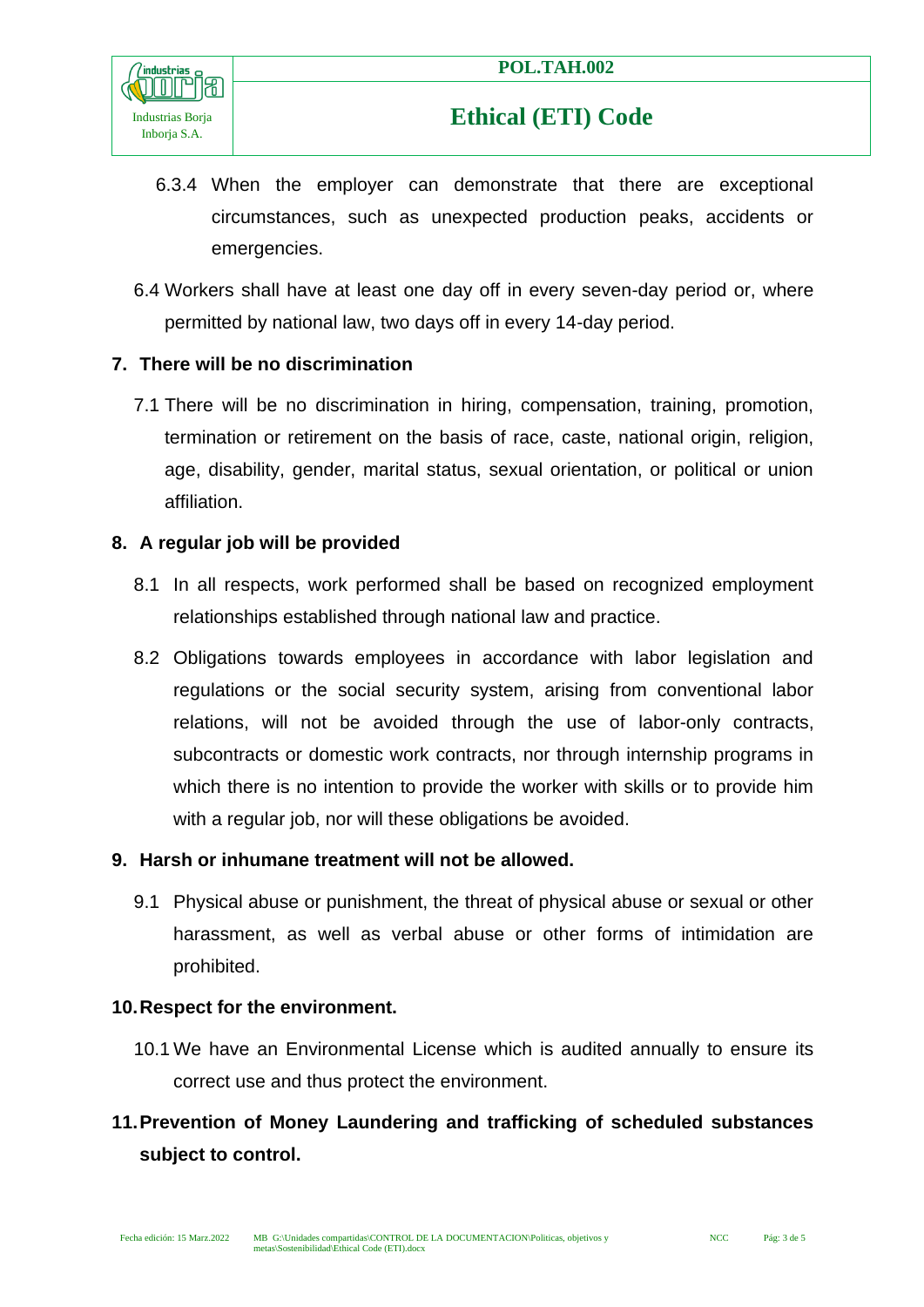

- 11.1 Being able to provide clear, regular and reliable information to our shareholders. Finally, we must ensure that our activity does not serve to launder money from illicit activities.
- 11.2 Ensure that we have accurate business and financial records, including financial and non-financial reports, at all times.
- 11.3 Retain records securely and follow document retention guidelines.
- 11.4 Follow proper internal procedures to ensure that we work with customers with legitimate activities and whose money does not come from illegal activities.
- 11.5 Cooperate with our internal and external auditors.
- 11.6 Any cash transaction should not be accepted. If there is no other possibility, and only if they are subject to the authorized legal amount, cash transactions must be expressly authorized, duly registered and documented.

#### **12.Promotion of the tax and customs culture.**

- 12.1 Be a good corporate citizen wherever you operate.
- 12.2 Scrupulously respect the relevant tax legislation and pay in full all local and national taxes required by law.
- 12.3 Do not allow the company to deliberately avoid its tax obligations.
- 12.4 Pay taxes in accordance with local laws and tax authorities.

#### **13.Security of the merchandise.**

- 13.1 You will review the method by which we select our suppliers, and how they demonstrate their commitment to doing business responsibly.
- 13.2 Take care of the production and logistics process of the export product.
- 13.3 Apply the security measures given by Inborja to ensure the logistics chain.

#### **14.Security in Physical Access.**

14.1 Healthy, safe and secure work environment, and safety at work depends on each of us.